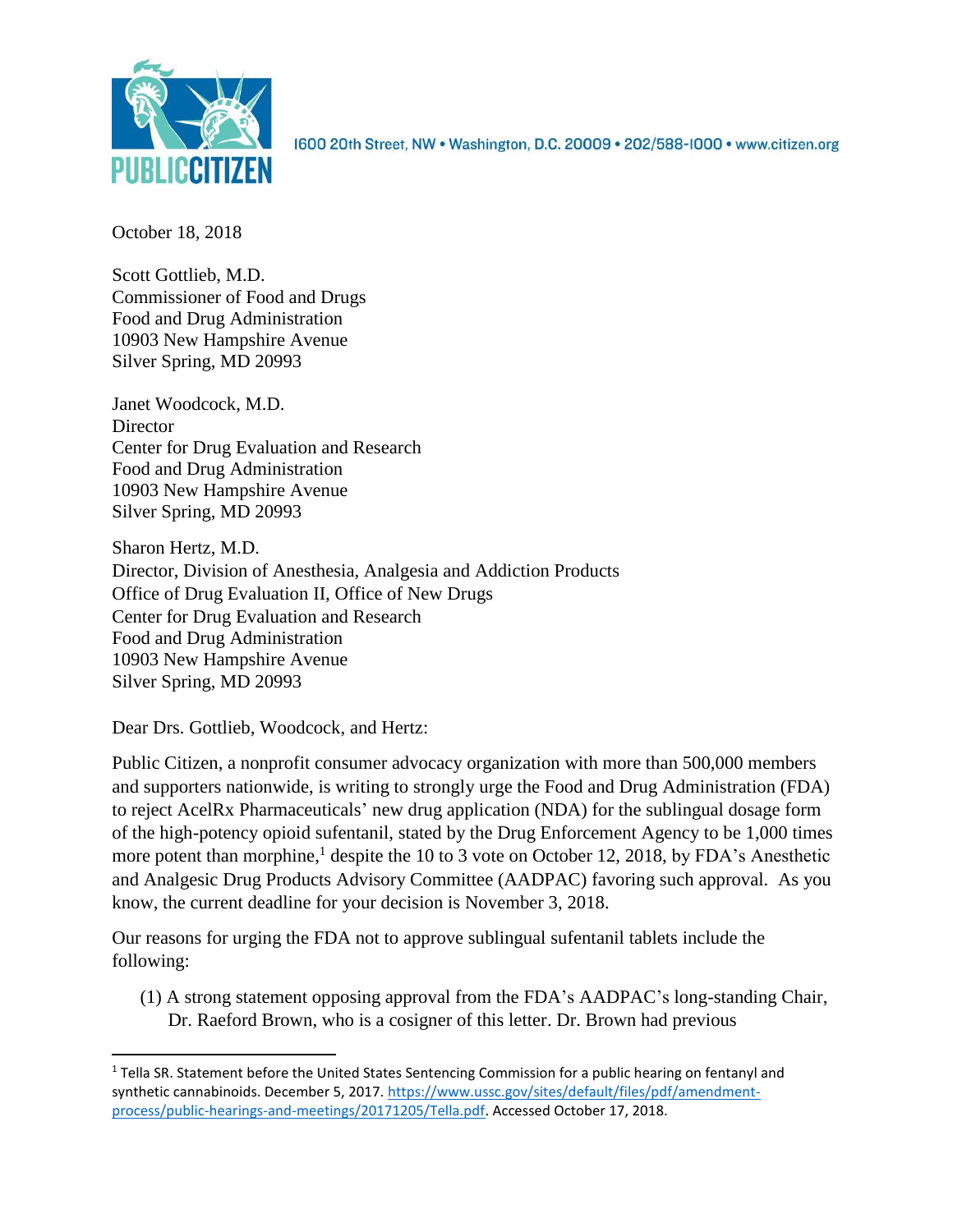commitments and was therefore unable to attend the AADPAC October 12, 2018, meeting, but summarized the basis of his opposition to the approval of sufentanil below.

- (2) The inexplicable failure of the FDA to have the full Drug Safety and Risk Management Advisory Committee (DSRMAC) participate in the October 12, 2018, AADPAC meeting, thereby predictably increasing the odds of a vote favoring FDA approval.
- (3) The FDA's unrealistic and dangerous decision before the meeting reflected in its AADPAC's briefing materials — that the two major safety problems causing the agency to reject sublingual sufentanil tablets in 2017 were no longer a barrier to its approval and that the benefits thereby outweigh the risks.

The following is a more detailed discussion of each of these reasons.

## **Dr. Brown's statement opposing approval**

As the Chair of the FDA advisory committee charged with evaluation of analgesic products, I have been involved in the assessment of countless opioid products over the last four years. During that time, I have developed a sensitivity to the harms that can be associated with the marketing of new opioid compounds and have been forced to consider the lack of ability of the agency to predict the behavior of opioid drugs and to enforce post-marketing regulation. It is my observation that once the FDA approves an opioid compound, there are no safeguards as to the population that will be exposed, the post-marketing analysis of prescribing behavior, or the ongoing analysis of the risks of the drug to the general population relative to its benefit to the public health. Briefly stated, for all of the opioids that have been marketed in the last 10 years, there has not been sufficient demonstration of safety, nor has there been post-marketing assessment of who is taking the drug, how often prescribing is inappropriate, and whether there was ever a reason to risk the health of the general population by having one more opioid on the market.

Sufentanil is a case in point. It has been used as an intravenous (IV) agent by clinicians only in hospital settings for more than twenty years. It is a very potent opioid with substantial risks of respiratory depression, diversion, abuse, and death. It is so potent that abusers of this intravenous formulation often die when they inject the first dose; I have witnessed this in resuscitating physicians, medical students, technicians, and other health care providers, some successfully, as a part of my duties as a clinician in a major academic medical center. Because it is so potent, the dosing volume, whether in the IV formulation or the sublingual form, can be quite small. It is thus an extremely divertible drug, and I predict that we will encounter diversion, abuse, and death within the early months of its availability on the market.

The agency feels that there is a capability, so far not demonstrated, to regulate this drug so that it is used only in closely controlled settings. In order to have this happen, the education of all prescribers would need to be guaranteed. This has not been demonstrated with any other opioid and, given the lack of teeth in the current risk evaluation and mitigation strategies for opioids,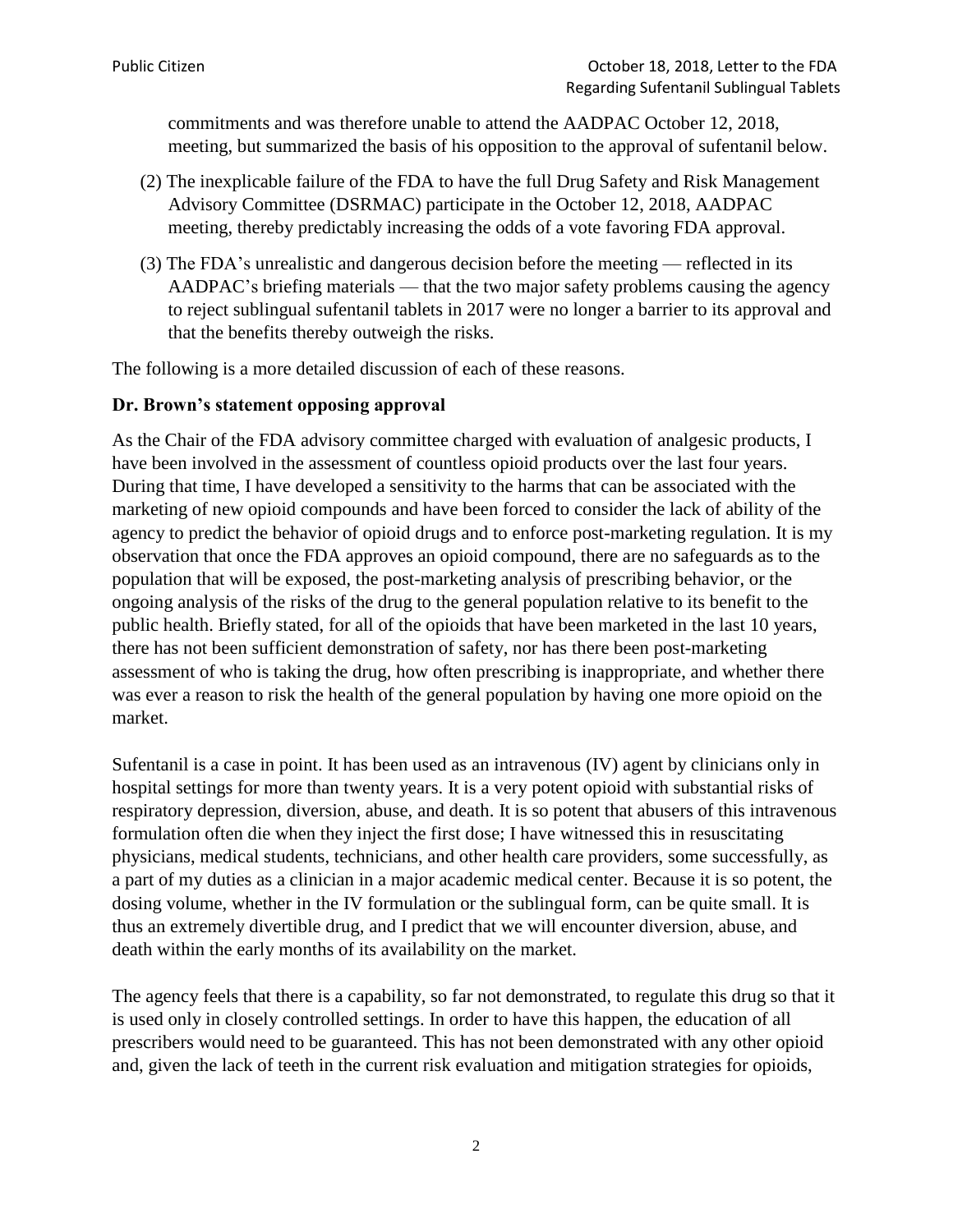$\overline{a}$ 

there is currently no educational nor regulatory scheme that will guarantee that this drug will be used only as described in the label.

Lack of historical ability of the FDA to enforce controls, the pharmacologic potency of the drug, and the ease with which this drug will be diverted are some of the reasons that I would never consider this product for marketing in the U.S. Sublingual sufentanil represents a danger to the general public health and will make our job of protecting Americans more difficult.

## **The inexplicable failure of the FDA to have the full DSRMAC participate in the October 12, 2018, AADPAC meeting**

One reason that the FDA established the relatively new DSRMAC, which first met in  $2002<sup>2</sup>$  was to augment the clinical expertise of the relevant clinicians (in the case of the AADPAC, anesthesiologists) with people who had more expertise in drug safety, pharmacoepidemiology, risk management, and other areas, thus increasing the overall effectiveness of advisory committees' reviews of drug safety. One of us (Dr. Sidney Wolfe) was a member of this committee from 2008 to 2012. It is clear from attending the DSRMAC meetings as a member, including many meetings concerning opioids, and from reading transcripts of the meetings that the issues regarding safety were much more definitively discussed than at earlier meetings, prior to the important addition of the DSRMAC. In addition to the nature of the discussions, when votes were taken on the issue of approval of new drugs or the withdrawal of already approved drugs, the views expressed by DSRMAC members had an important influence on the outcome of the votes.

At the October 12, 2018, AADPAC meeting at which the NDA for sublingual sufentanil tablets was considered, all four of the anesthesiologists on the committee, as well as two other anesthesiologists who were temporary voting members, voted to approve the drug. The three votes against approval of sublingual sufentanil tablets were cast by one invited member of DSRMAC (only two DSRMAC members were invited to participate as temporary voting members) as well as a critical care nurse and an epidemiologist/physician, both of whom were temporary voting members. It is likely, if not certain, that had the full DSRMAC attended the meeting, either the drug would have been rejected or the vote would have been much closer, making the FDA's decision to reject it, as we are asking now, less complicated. The FDA appears to have made a deliberate decision to avoid including the full DSRMAC in the review of sublingual sufentanil tablets in order to tilt to outcome of the AADPAC in favor of approval.

Given that there is an ongoing epidemic of preventable prescription-opioid-induced deaths, it is inexcusable and unacceptable that all FDA advisory committee meetings involving opioids do

[it.org/7993/20170404085504/http://www.fda.gov/ohrms/dockets/ac/02/transcripts/3874T1\\_01.pdf.](https://wayback.archive-it.org/7993/20170404085504/http:/www.fda.gov/ohrms/dockets/ac/02/transcripts/3874T1_01.pdf) Accessed October 17, 2018.

<sup>&</sup>lt;sup>2</sup> Food and Drug Administration. Transcript of the Drug Safety and Risk Management Advisory Committee, July 17, 2002. [https://wayback.archive-](https://wayback.archive-it.org/7993/20170404085504/http:/www.fda.gov/ohrms/dockets/ac/02/transcripts/3874T1_01.pdf)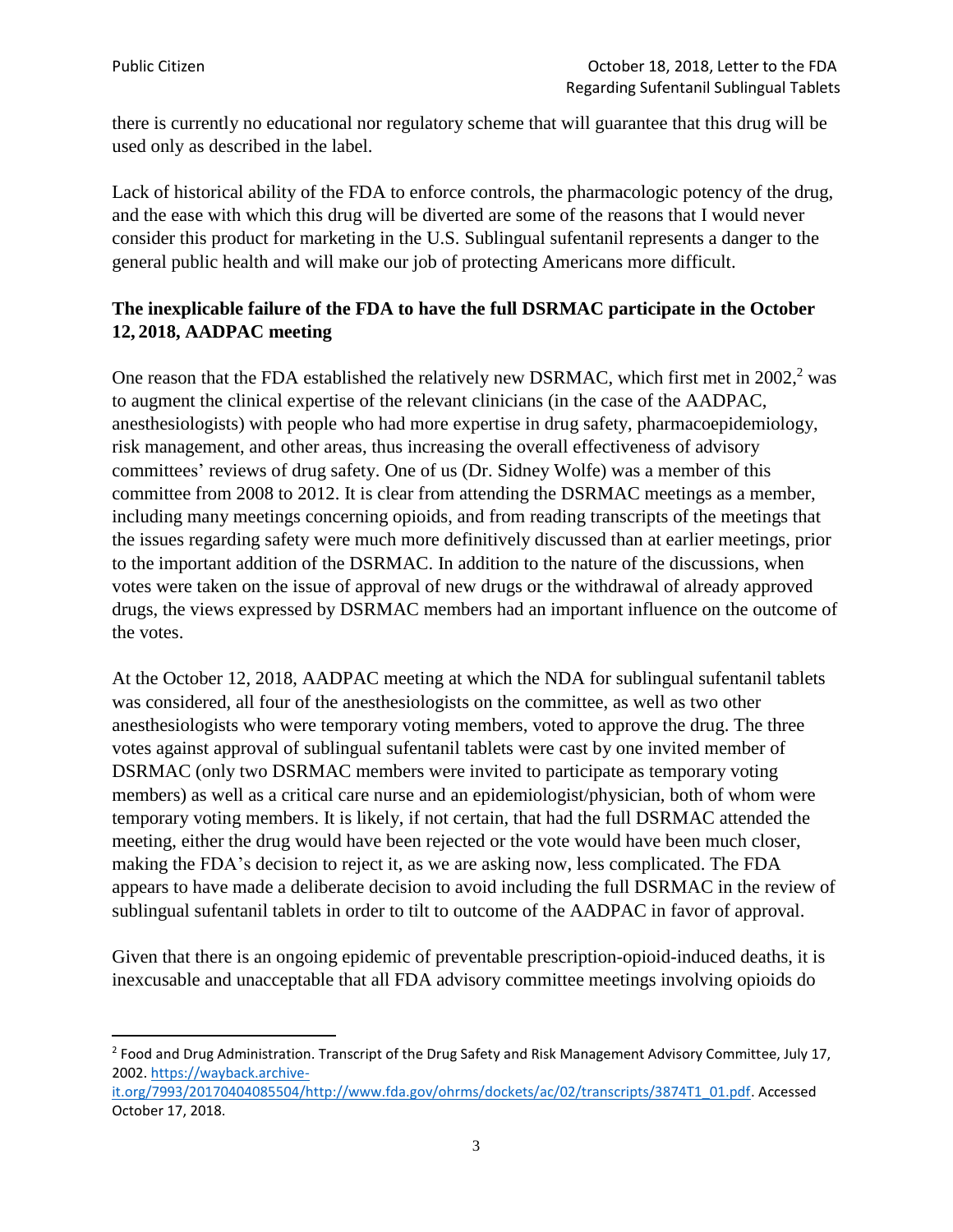l

not include the full DSRMAC, a serious mistake made in the case of sublingual sufentanil tablets.

## **FDA's unwarranted decision to reverse its assessment of the safety problems regarding sublingual sufentanil tablets based on inadequate evidence**

In addition to accepting as adequate the increased number of patients given the 30-microgram dose of sublingual sufentanil tablets in clinical trials since the 2017 rejection of sufentanil, the FDA wrongly bought into the company's proposal to add an additional safeguard to avoid the "dropped doses," instances in which the researchers could not account for all of the sufentanil dose units. This was correctly considered during the review of the initial NDA submission to be a possible route for diversion or misuse.

This logic misses well-documented instances of diversion not mentioned in the briefing documents: Diversion of sufentanil by anesthesiologists and other medical personnel, mentioned in Dr. Brown's statement above. This is discussed in two published studies. The first, entitled *Evidence of Addiction by Anesthesiologists as Documented by Hair Analysis,* stated that:

Numerous factors have been proposed to explain the high incidence of abuse among anesthesiologists. They have easy access to a wide range of potent psychoactive drugs. Opioids promote rapid tolerance and dependence, particularly the highly lipid soluble agents (e.g. fentanyl). Diversion of these agents is relatively simple since only small doses will initially provide an effect desired by the abuser. Traditionally, opioids are the drugs of choice selected for abuse by anesthesiologists. Fentanyl and sufentanil are the most common, followed by meperidine and morphine.<sup>3</sup>

The second article, entitled *Anesthetic Drug Abuse by Anesthesiologists*, states that:

Despite the fact that alcohol abuse is the most common among anesthesiologists, the abuse of anesthetic agents causes more concern, due to its high dependence potential and consequences, which are often fatal. The most widely used drugs are opioids (fentanyl and sufentanil), propofol and inhalational anesthetics. Young professionals are the most affected. Among the consequences of drug abuse are workplace absence and even death.<sup>4</sup>

In closing, for the above reasons, all of us strongly urge you to reject this needless and dangerous addition to the FDA-approved opioid armamentarium. It has no truly unique benefits and will only add to the worsening, not the mitigation, of the opioid epidemic in this country.

<sup>&</sup>lt;sup>3</sup> Kintz P, Villain M, Dumestre V, Cirimele V. Evidence of addiction by anesthesiologists as documented by hair analysis. *Forensic Sci Int*. 2005;153(1):81-84.

<sup>4</sup> Jungerman FS, Palhares-Alves HN, Carmona MJ, et al. Anesthetic drug abuse by anesthesiologists**.** *Rev Bras Anestesiol*. 2012;62(3):375-386.